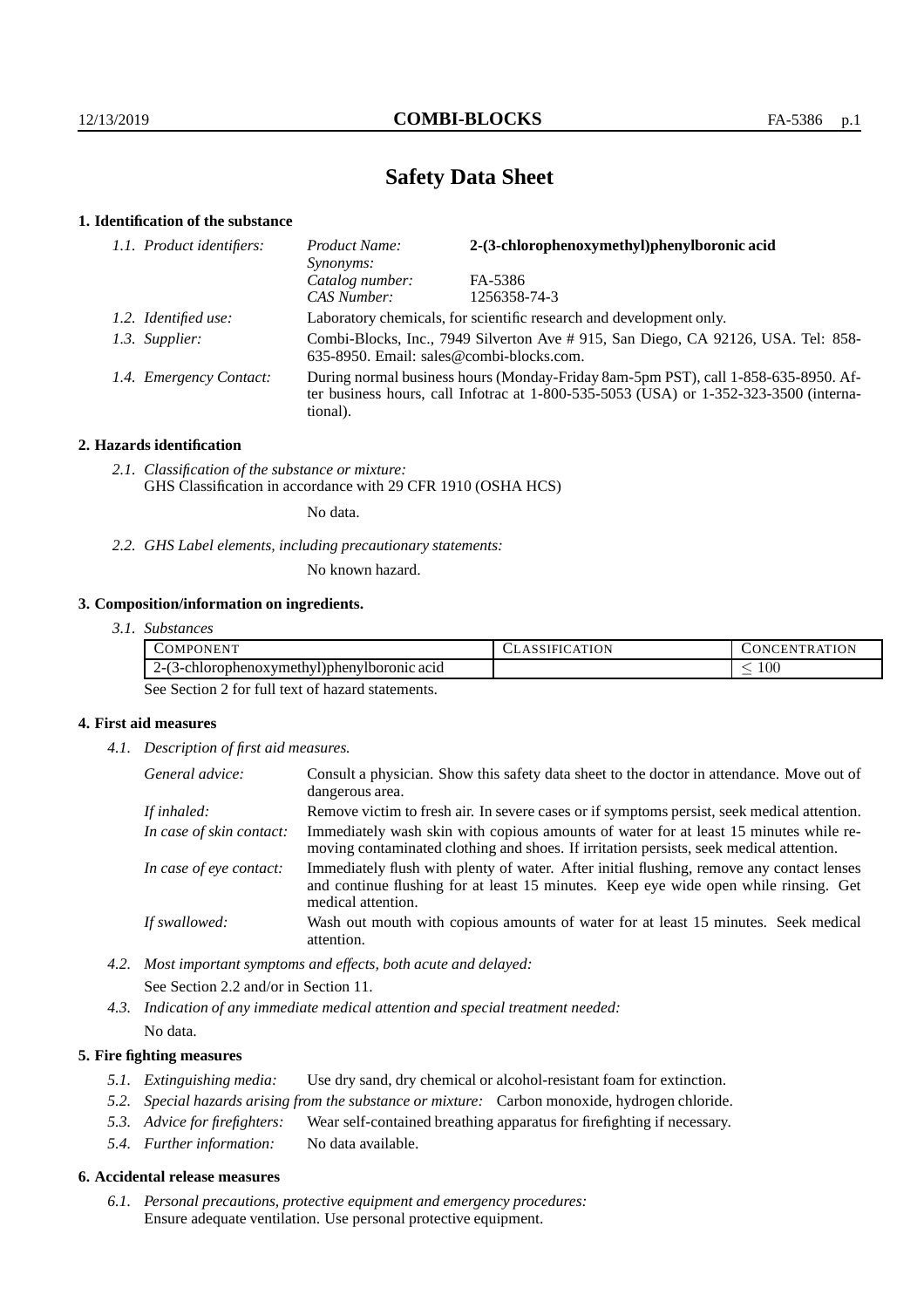|      | 6.2. Environmental precautions:                                                                                                                                                                                                                                    |                                                                                                                                                                                                                                                                                                                        |  |  |
|------|--------------------------------------------------------------------------------------------------------------------------------------------------------------------------------------------------------------------------------------------------------------------|------------------------------------------------------------------------------------------------------------------------------------------------------------------------------------------------------------------------------------------------------------------------------------------------------------------------|--|--|
|      | Should not be released into the environment. See Section 12 for additional ecological information.                                                                                                                                                                 |                                                                                                                                                                                                                                                                                                                        |  |  |
| 6.3. | Methods and materials for containment and cleaning up:                                                                                                                                                                                                             |                                                                                                                                                                                                                                                                                                                        |  |  |
|      | Sweep up or vacuum up spillage and collect in suitable container for disposal.                                                                                                                                                                                     |                                                                                                                                                                                                                                                                                                                        |  |  |
|      | 6.4. Reference to other sections:                                                                                                                                                                                                                                  |                                                                                                                                                                                                                                                                                                                        |  |  |
|      | Refer to protective measures listed in Sections 8 and 13.                                                                                                                                                                                                          |                                                                                                                                                                                                                                                                                                                        |  |  |
|      | 7. Handling and storage                                                                                                                                                                                                                                            |                                                                                                                                                                                                                                                                                                                        |  |  |
|      | 7.1. Precautions for safe handling: Avoid contact with skin and eyes. Avoid inhalation of vapour or mist. Keep away<br>from sources of ignition - No smoking. Take measures to prevent the build up of electro-<br>static charge. For precautions see section 2.2. |                                                                                                                                                                                                                                                                                                                        |  |  |
|      |                                                                                                                                                                                                                                                                    | 7.2. Conditions for safe storage, including any incompatibilities: Keep container tightly closed in a dry and well-ventilated<br>place. Containers which are opened must be carefully resealed and kept upright to prevent<br>leakage.                                                                                 |  |  |
|      | 7.3. Specific end use(s):                                                                                                                                                                                                                                          | Laboratory chemicals, for scientific research and development only.                                                                                                                                                                                                                                                    |  |  |
|      | 8. Exposure Controls / Personal protection                                                                                                                                                                                                                         |                                                                                                                                                                                                                                                                                                                        |  |  |
|      | 8.1. Control parameters:                                                                                                                                                                                                                                           |                                                                                                                                                                                                                                                                                                                        |  |  |
|      | Components with workplace control parameters: Contains no substances with occupational exposure limit values.                                                                                                                                                      |                                                                                                                                                                                                                                                                                                                        |  |  |
|      | 8.2. Exposure controls:                                                                                                                                                                                                                                            |                                                                                                                                                                                                                                                                                                                        |  |  |
|      |                                                                                                                                                                                                                                                                    | Appropriate engineering controls: Ensure that eyewash stations and safety showers are close to the workstation<br>location. Ensure adequate ventilation, especially in confined areas.                                                                                                                                 |  |  |
|      | Personal protective equipment:                                                                                                                                                                                                                                     |                                                                                                                                                                                                                                                                                                                        |  |  |
|      | Eye/face protection:                                                                                                                                                                                                                                               | Wear appropriate protective eyeglasses or chemical safety goggles as described by OSHA's<br>eye and face protection regulations in 29 CFR 1910.133 or European Standard EN166.                                                                                                                                         |  |  |
|      | Skin protection:                                                                                                                                                                                                                                                   | Handle with gloves. Gloves must be inspected prior to use. Use proper glove removal<br>technique (without touching glove's outer surface) to avoid skin contact with this product.<br>Dispose of contaminated gloves after use in accordance with applicable laws and good<br>laboratory practices. Wash and dry hands |  |  |
|      | <b>Body Protection:</b>                                                                                                                                                                                                                                            | Complete suit protecting against chemicals, Flame retardant antistatic protective clothing.,<br>The type of protective equipment must be selected according to the concentration and<br>amount of the dangerous substance at the specific workplace.                                                                   |  |  |
|      | Departementation                                                                                                                                                                                                                                                   |                                                                                                                                                                                                                                                                                                                        |  |  |

Respiratory protection:

Control of environmental exposure: Prevent further leakage or spillage if safe to do so. Do not let product enter drains.

# **9. Physical and chemical properties**

*9.1. Information on basic physical and chemical properties*

| (a)                        | Appearance:                                   | No data  |
|----------------------------|-----------------------------------------------|----------|
| (b)                        | Odour:                                        | No data  |
| (c)                        | Odour Threshold:                              | No data  |
| (d)                        | $pH$ :                                        | No data  |
| (e)                        | Melting point/freezing point:                 | No date. |
| (f)                        | Initial boiling point and boiling range:      | No data  |
| (g)                        | Flash point:                                  | No data  |
| (h)                        | Evaporatoin rate:                             | No data  |
| (i)                        | Flammability (solid, gas):                    | No data  |
| (i)                        | Upper/lower flammability or explosive limits: | No data  |
| $\rm(k)$                   | Vapour pressure:                              | No data  |
| $\left( \mathrm{l}\right)$ | Vapour density:                               | No data  |
| (m)                        | Relative density:                             | No data  |
| (n)                        | Water solubility:                             | No data  |
| $\rm (o)$                  | Partition coefficient: n-octanol/water:       | No data  |
| (p)                        | Auto-ignition:                                | No data  |
| (q)                        | Decomposition temperature:                    | No data  |
| (r)                        | Viscosity:                                    | No data  |
| (s)                        | Explosive properties:                         | No data  |
| (t)                        | Oxidizing properties:                         | No data  |